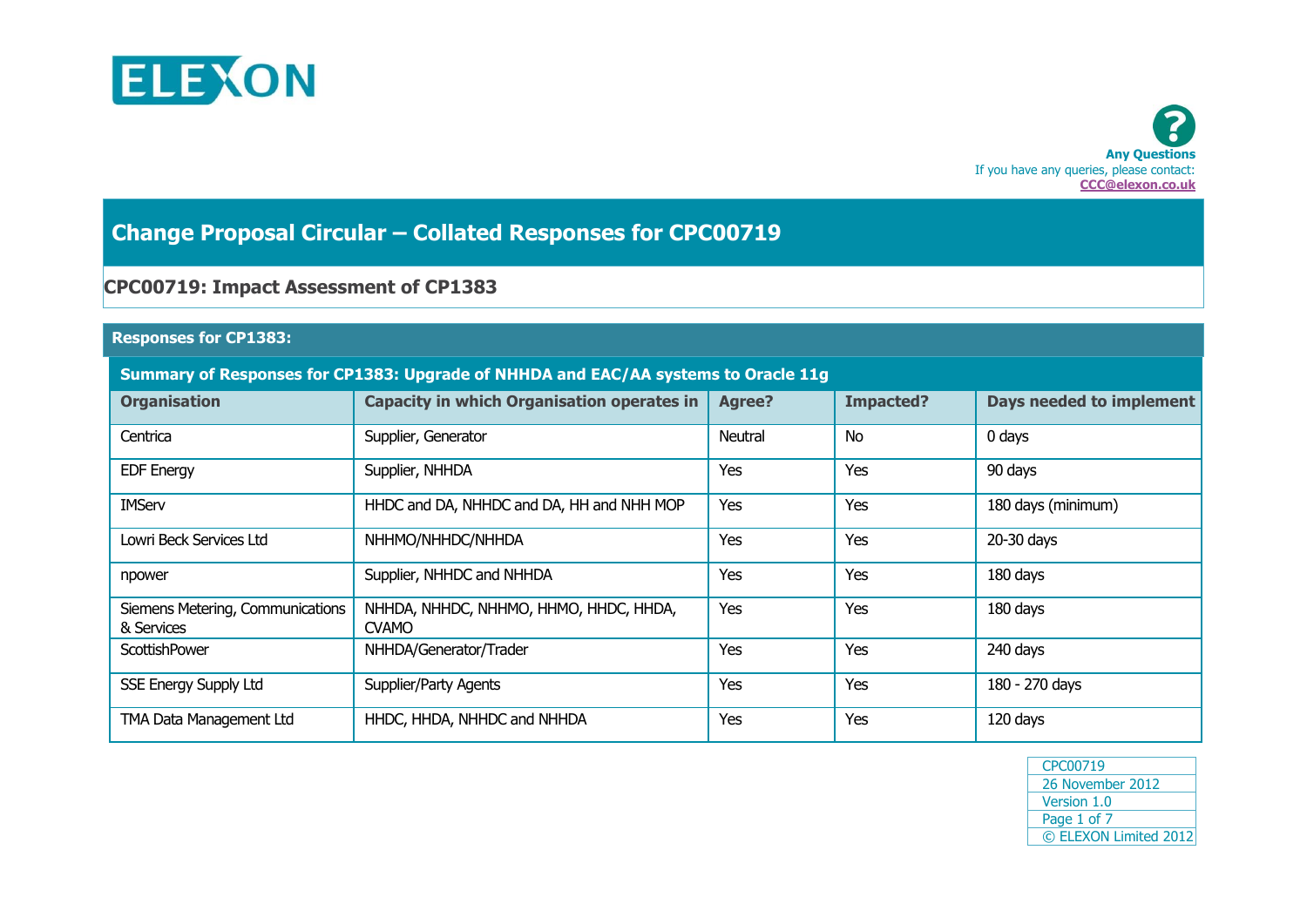|                     | <b>Detailed Impact Assessment Responses CP1383</b> |            |                                                                                                                                                                                          |
|---------------------|----------------------------------------------------|------------|------------------------------------------------------------------------------------------------------------------------------------------------------------------------------------------|
| <b>Organisation</b> | <b>Agree?</b>                                      | Impacted?  | <b>Comments</b>                                                                                                                                                                          |
| Centrica            | Neutral                                            | <b>No</b>  | <b>Agree change comment - Neutral</b>                                                                                                                                                    |
|                     |                                                    |            | For which role is your organisation impacted? $-$ No comment                                                                                                                             |
|                     |                                                    |            | <b>Please state what the impact is <math>-</math> No comment</b>                                                                                                                         |
|                     |                                                    |            | <b>Lead time comment</b> $-0$ days                                                                                                                                                       |
|                     |                                                    |            | Would implementation in the proposed Release have an adverse impact on your<br>organisation? - No comment                                                                                |
|                     |                                                    |            | <b>Associated costs comment - None</b>                                                                                                                                                   |
|                     |                                                    |            | Any other comments $-$ No                                                                                                                                                                |
| <b>EDF Energy</b>   | Yes                                                | Yes        | <b>Agree change comment - Yes</b>                                                                                                                                                        |
|                     |                                                    |            | For which role is your organisation impacted? - NHHDA                                                                                                                                    |
|                     |                                                    |            | <b>Please state what the impact is - Upgrade of software</b>                                                                                                                             |
|                     |                                                    |            | Lead time comment $-90$ days                                                                                                                                                             |
|                     |                                                    |            | Would implementation in the proposed Release have an adverse impact on your<br>organisation? - No comment.                                                                               |
|                     |                                                    |            | <b>Associated costs comment - No comment.</b>                                                                                                                                            |
|                     |                                                    |            | Any other comments - No comment.                                                                                                                                                         |
| <b>IMServ</b>       | Yes                                                | <b>Yes</b> | <b>Agree change comment - Yes</b><br>For which role is your organisation impacted? NHHDA<br><b>Please state what the impact is - Resource effort required in testing and deployment.</b> |

#### **Severity Codes**

**H** (High): Prejudices document's conclusions, recommendations or fitness for purpose.

**M** (Medium): Matter of substance, but not high.

**L** (Low): Minor error but document's intention is clear.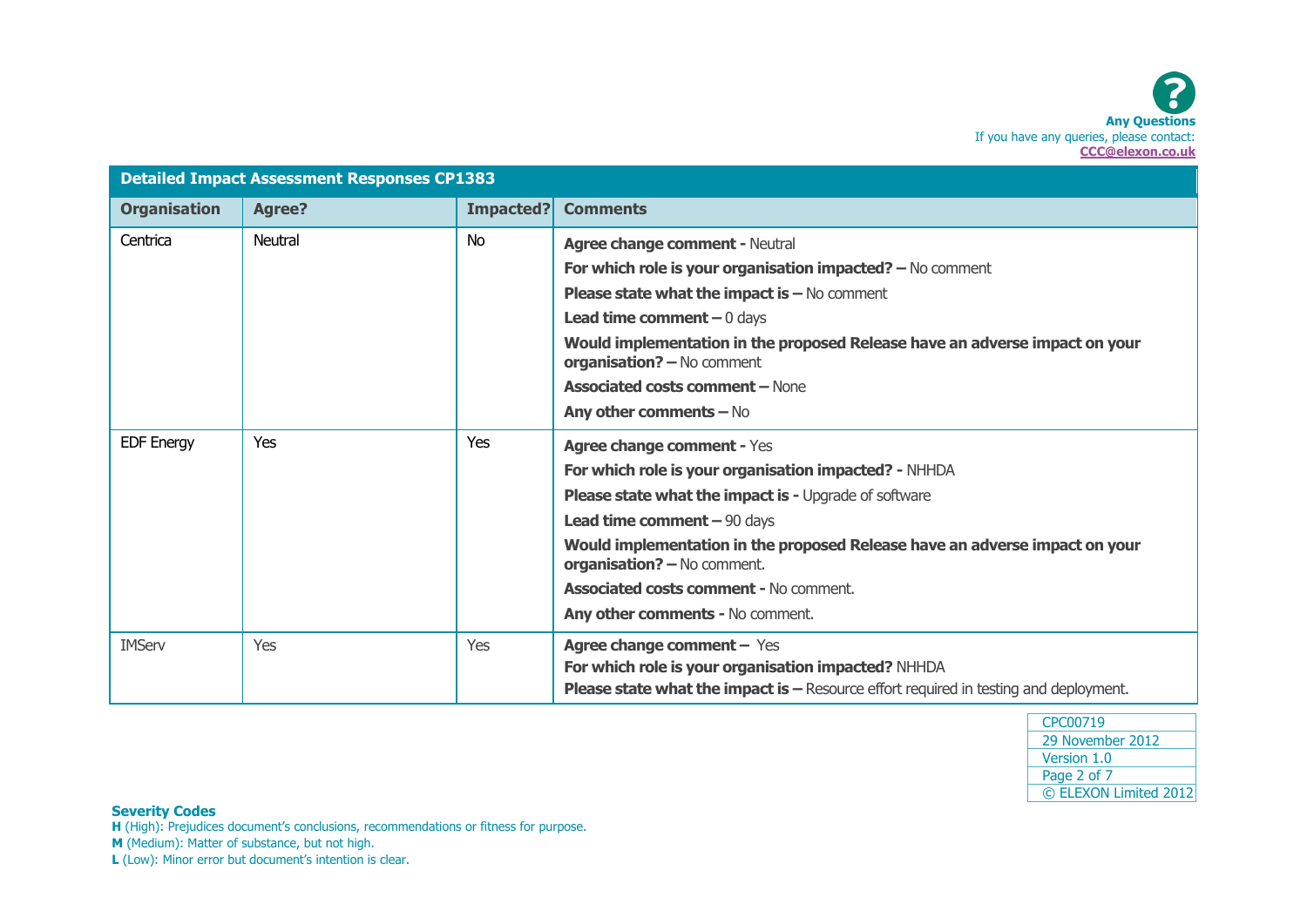|                            | <b>Detailed Impact Assessment Responses CP1383</b> |           |                                                                                                                                                                                                                                                                                                                                                                                                                                                                                                                                                                                           |
|----------------------------|----------------------------------------------------|-----------|-------------------------------------------------------------------------------------------------------------------------------------------------------------------------------------------------------------------------------------------------------------------------------------------------------------------------------------------------------------------------------------------------------------------------------------------------------------------------------------------------------------------------------------------------------------------------------------------|
| <b>Organisation</b>        | <b>Agree?</b>                                      | Impacted? | <b>Comments</b>                                                                                                                                                                                                                                                                                                                                                                                                                                                                                                                                                                           |
|                            |                                                    |           | <b>Lead time comment <math>-6</math></b> months minimum.<br>Would implementation in the proposed Release have an adverse impact on your<br>organisation? - No if the decision is made and notified by end November/early December<br>however if the notification is later than this we cannot guarantee that we can achieve the June<br>Release due to:<br>a) the actual effort involved in the project and;<br>b) the lead time required to plan for this.<br><b>Associated costs comment - [Confidential information removed]</b><br>Any other comments: No comments.                   |
| Lowri Beck<br>Services Ltd | Yes                                                | Yes       | <b>Agree change comment - Yes</b><br>For which role is your organisation impacted? - NHHDA/NHHDC<br><b>Please state what the impact is - NHHDA and EACAA currently run on Oracle 10g.</b><br><b>Lead time comment - 20-30 man days - Notice is primarily so that we can plan it into the</b><br>workloads of key staff.<br>Would implementation in the proposed Release have an adverse impact on your<br>organisation? - None<br><b>Associated costs comment - No detailed costings made. But we estimate 3 man days, to</b><br>implement and test.<br>Any other comments - No comments. |
| npower                     | Yes                                                | Yes       | Agree change comment - Yes - The change is a necessity to ensure a supported operating                                                                                                                                                                                                                                                                                                                                                                                                                                                                                                    |



**Severity Codes**

**H** (High): Prejudices document's conclusions, recommendations or fitness for purpose.

**M** (Medium): Matter of substance, but not high.

**L** (Low): Minor error but document's intention is clear.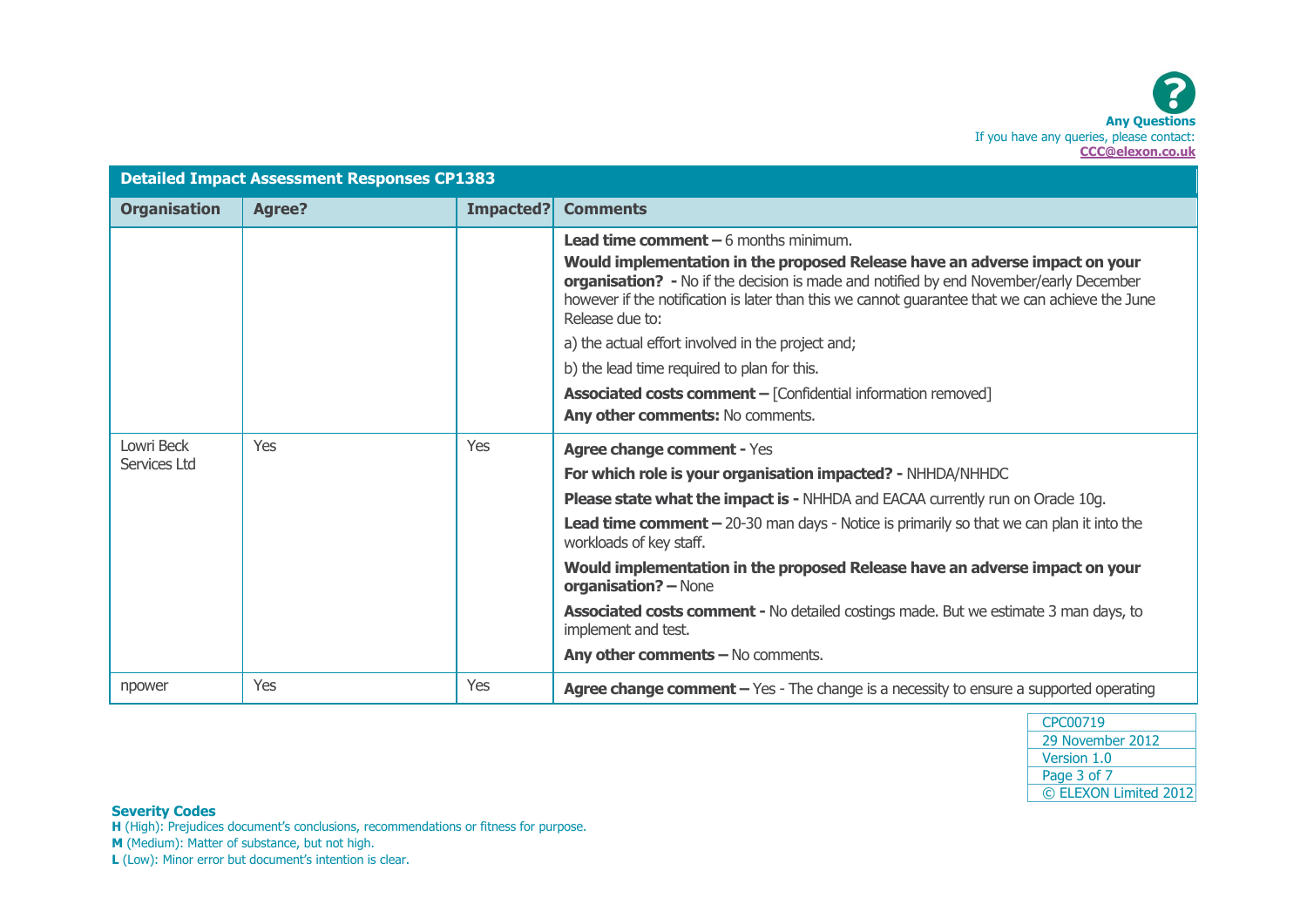

|                      | <b>Detailed Impact Assessment Responses CP1383</b> |           |                                                                                                                                                                                                                                                           |
|----------------------|----------------------------------------------------|-----------|-----------------------------------------------------------------------------------------------------------------------------------------------------------------------------------------------------------------------------------------------------------|
| <b>Organisation</b>  | <b>Agree?</b>                                      | Impacted? | <b>Comments</b>                                                                                                                                                                                                                                           |
|                      |                                                    |           | system is available and we support this.                                                                                                                                                                                                                  |
|                      |                                                    |           | For which role is your organisation impacted? - NHHDC and NHHDA                                                                                                                                                                                           |
|                      |                                                    |           | <b>Please state what the impact is -</b> There are direct reporting dependencies relating to this system<br>so we need to be mindful of a smooth transition and continued capabilities to generate these<br>reports.                                      |
|                      |                                                    |           | <b>Lead time comment <math>-180</math></b> days - There would a period of testing required to ensure that<br>reporting functionality was maintained.                                                                                                      |
|                      |                                                    |           | Would implementation in the proposed Release have an adverse impact on your<br>organisation? - Until the upgrade is implemented we would be unable to confirm if the impact<br>would be adverse.                                                          |
|                      |                                                    |           | <b>Associated costs comment - There will be costs however at present these are unidentified.</b>                                                                                                                                                          |
|                      |                                                    |           | Any other comments $-$ No comments.                                                                                                                                                                                                                       |
| <b>ScottishPower</b> | <b>Yes</b>                                         | Yes       | Agree change comment - Yes - ScottishPower agree that the Oracle upgrade is required in order<br>to mitigate the risks associated with running on obsolete infrastructure.                                                                                |
|                      |                                                    |           | For which role is your organisation impacted? - NHHDA                                                                                                                                                                                                     |
|                      |                                                    |           | Please state what the impact is - Impact on resources required for development and testing.<br>Business support for test/release and significant hardware/software upgrades required. Impact of<br>the release of Scottish Power Fully Integrated System. |
|                      |                                                    |           | <b>Lead time comment - 240 days</b>                                                                                                                                                                                                                       |
|                      |                                                    |           | Would implementation in the proposed Release have an adverse impact on your<br>organisation? - No, but as above, would request 8 month window from requested release date to                                                                              |

| CPC00719              |
|-----------------------|
| 29 November 2012      |
| Version 1.0           |
| Page 4 of 7           |
| © ELEXON Limited 2012 |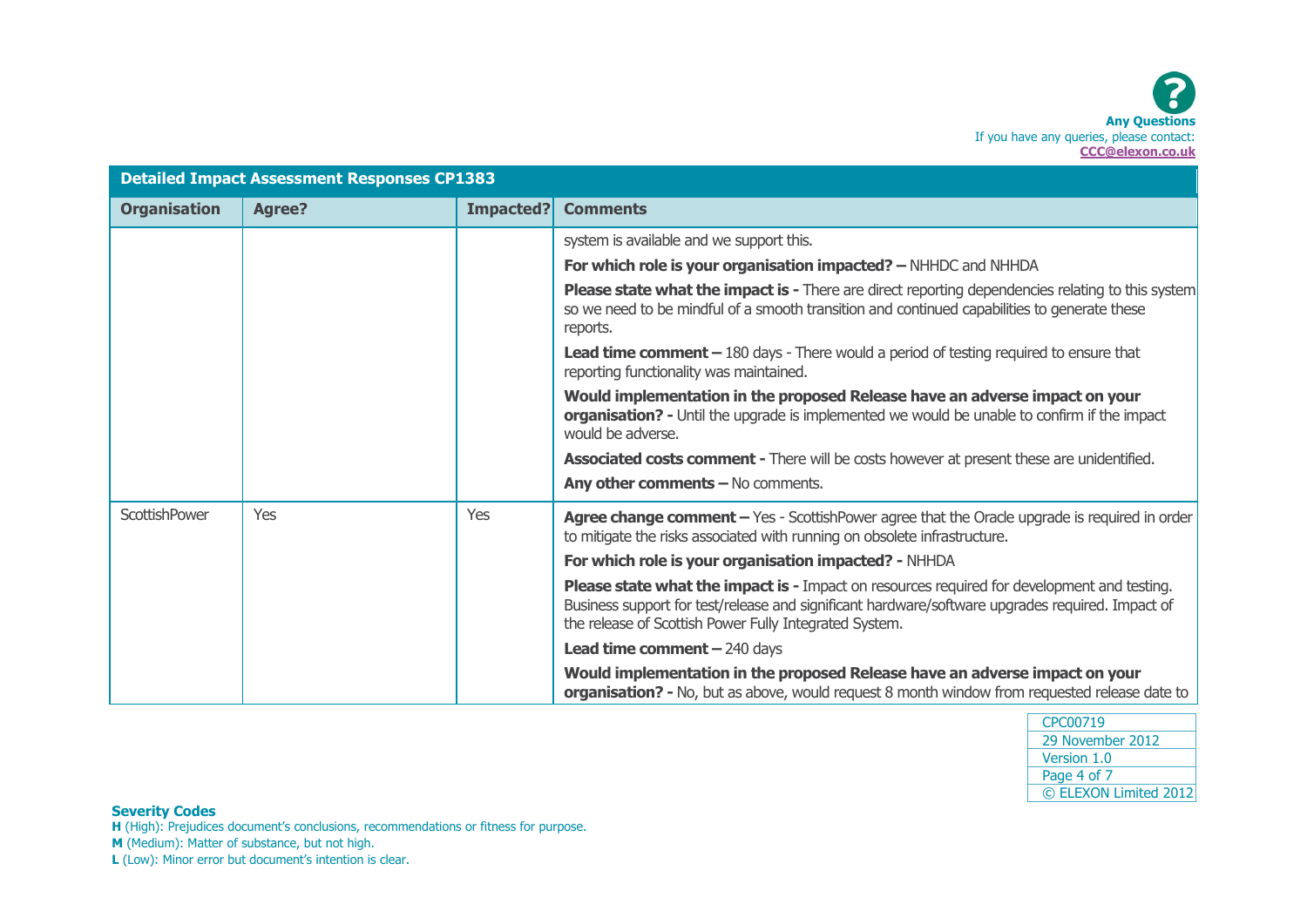|                                                          | <b>Detailed Impact Assessment Responses CP1383</b> |           |                                                                                                                                                                                                                                                                            |
|----------------------------------------------------------|----------------------------------------------------|-----------|----------------------------------------------------------------------------------------------------------------------------------------------------------------------------------------------------------------------------------------------------------------------------|
| <b>Organisation</b>                                      | <b>Agree?</b>                                      | Impacted? | <b>Comments</b>                                                                                                                                                                                                                                                            |
|                                                          |                                                    |           | implement.                                                                                                                                                                                                                                                                 |
|                                                          |                                                    |           | <b>Associated costs comment - [Confidential information removed]</b>                                                                                                                                                                                                       |
|                                                          |                                                    |           | Any other comments - Within the ScottishPower/Iberdrola Technical blueprint, the preferred<br>Operating System is specified as AIX. Is there any potential for an AIX compatible version of the<br>NHHDA EAC/AA application being developed?                               |
|                                                          |                                                    |           | In addition, other regulatory applications (an example being St Clements' SONET application) have<br>recently been upgraded to Oracle 11g/AIX 6.1. Has any consideration been given to aligning<br>software releases/technology stacks with other regulatory applications? |
| Siemens Metering,<br>Communications &<br><b>Services</b> | Yes                                                | Yes       | Agree change comment $-$ Yes - We support the intention of the upgrade, as it would ensure that<br>we have a supported version of Oracle. However, this is subject to confirmation of our response to<br>question 6.                                                       |
|                                                          |                                                    |           | For which role is your organisation impacted? NHHDA                                                                                                                                                                                                                        |
|                                                          |                                                    |           | <b>Please state what the impact is –</b> Testing and implementation of the upgrades for NHHDA $\&$<br>EAC/AA                                                                                                                                                               |
|                                                          |                                                    |           | <b>Lead time comment</b> $-180$ days - This is based on estimated timescales for testing $\&$<br>implementation (in line with our current schedule of planned work).                                                                                                       |
|                                                          |                                                    |           | Would implementation in the proposed Release have an adverse impact on your<br>organisation? - No adverse impact.                                                                                                                                                          |
|                                                          |                                                    |           | <b>Associated costs comment - [Confidential information removed]</b>                                                                                                                                                                                                       |
|                                                          |                                                    |           | Any other comments - Please could further detail be provided on the upgrade?                                                                                                                                                                                               |
|                                                          |                                                    |           | Siemens MCS' view is that the NHHDA and EACAA systems should be run on Oracle 11.2.0.3                                                                                                                                                                                     |

| CPC00719              |
|-----------------------|
| 29 November 2012      |
| Version 1.0           |
| Page 5 of 7           |
| © ELEXON Limited 2012 |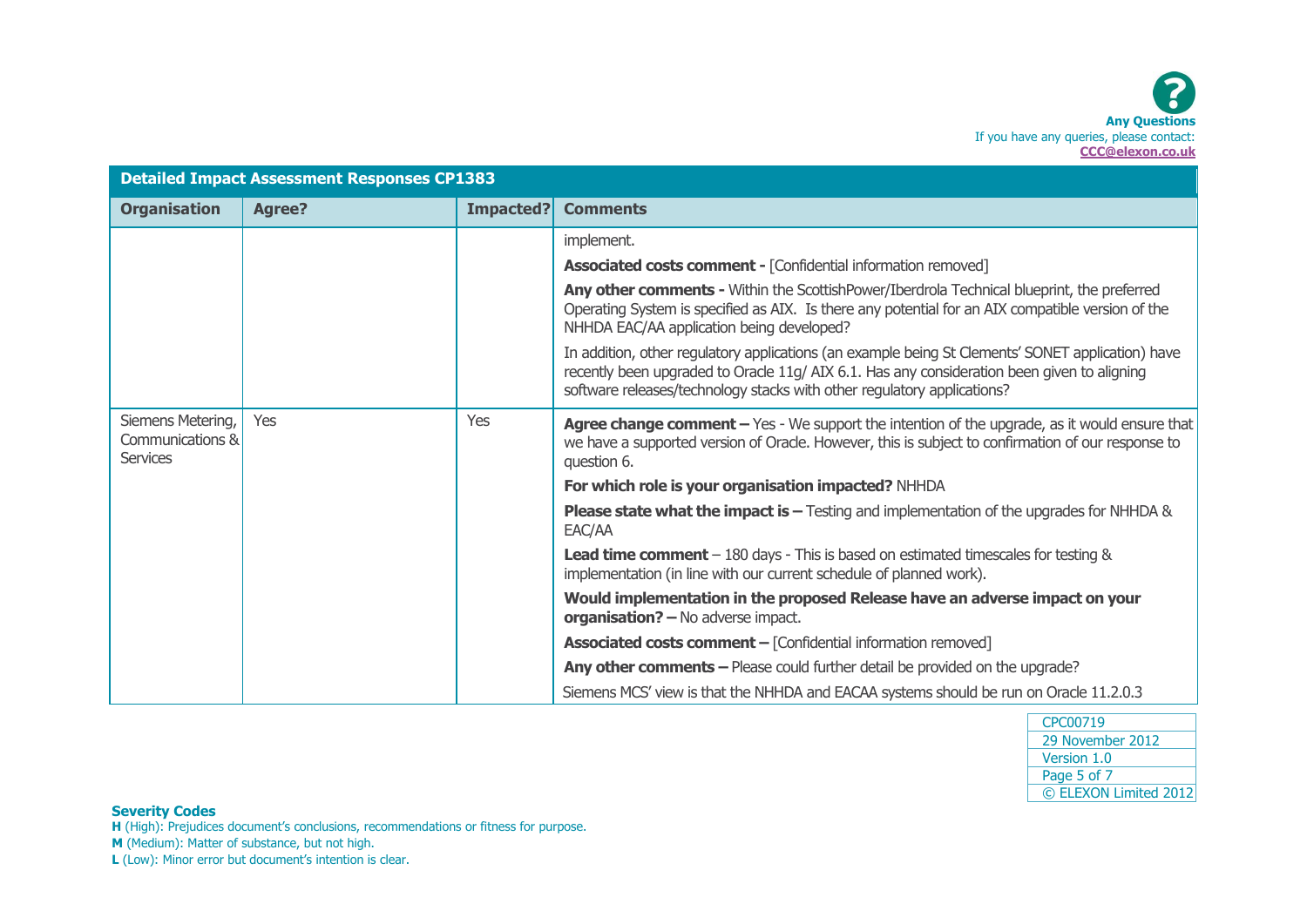|                          | <b>Detailed Impact Assessment Responses CP1383</b> |           |                                                                                                                                                                                                                                                                                                                            |
|--------------------------|----------------------------------------------------|-----------|----------------------------------------------------------------------------------------------------------------------------------------------------------------------------------------------------------------------------------------------------------------------------------------------------------------------------|
| <b>Organisation</b>      | <b>Agree?</b>                                      | Impacted? | <b>Comments</b>                                                                                                                                                                                                                                                                                                            |
|                          |                                                    |           | Enterprise Edition 64bit on Solaris. The front end should be upgraded from Oracle 10g App Service<br>Forms and Reports to Oracle 11g Weblogic Server (Oracle Fusion Middleware), running Forms and<br>Reports standard edition. Please could you confirm if this is in line with the intention of this Change<br>Proposal? |
| <b>SSE Energy Supply</b> | Yes                                                | Yes       | <b>Agree change comment - Yes</b>                                                                                                                                                                                                                                                                                          |
| Ltd                      |                                                    |           | For which role is your organisation impacted? - NHHDA                                                                                                                                                                                                                                                                      |
|                          |                                                    |           | Please state what the impact is - Migration of database to run from a new home on the Oracle<br>11g farm.                                                                                                                                                                                                                  |
|                          |                                                    |           | <b>Lead time comment -</b> 6-9 months to allow for our IT scheduling.                                                                                                                                                                                                                                                      |
|                          |                                                    |           | Would implementation in the proposed Release have an adverse impact on your<br>organisation? - No                                                                                                                                                                                                                          |
|                          |                                                    |           | <b>Associated costs comment - Costs to move the database to run from the new home.</b>                                                                                                                                                                                                                                     |
|                          |                                                    |           | Any other comments - No                                                                                                                                                                                                                                                                                                    |
| <b>TMA Data</b>          | Yes                                                | Yes       | Agree change comment - Yes                                                                                                                                                                                                                                                                                                 |
| Management Ltd           |                                                    |           | For which role is your organisation impacted? NHHDA agent using both NHHDA and EAC/AA<br>provided software.                                                                                                                                                                                                                |
|                          |                                                    |           | <b>Please state what the impact is</b> $-$ Upgrade to new systems and potential procedure changes                                                                                                                                                                                                                          |
|                          |                                                    |           | <b>Lead time comment <math>-120</math></b> days - the lead-time is required to ensure appropriate testing of<br>hardware, operating systems and software.                                                                                                                                                                  |
|                          |                                                    |           | Would implementation in the proposed Release have an adverse impact on your                                                                                                                                                                                                                                                |

| CPC00719              |
|-----------------------|
| 29 November 2012      |
| Version 1.0           |
| Page 6 of 7           |
| © ELEXON Limited 2012 |